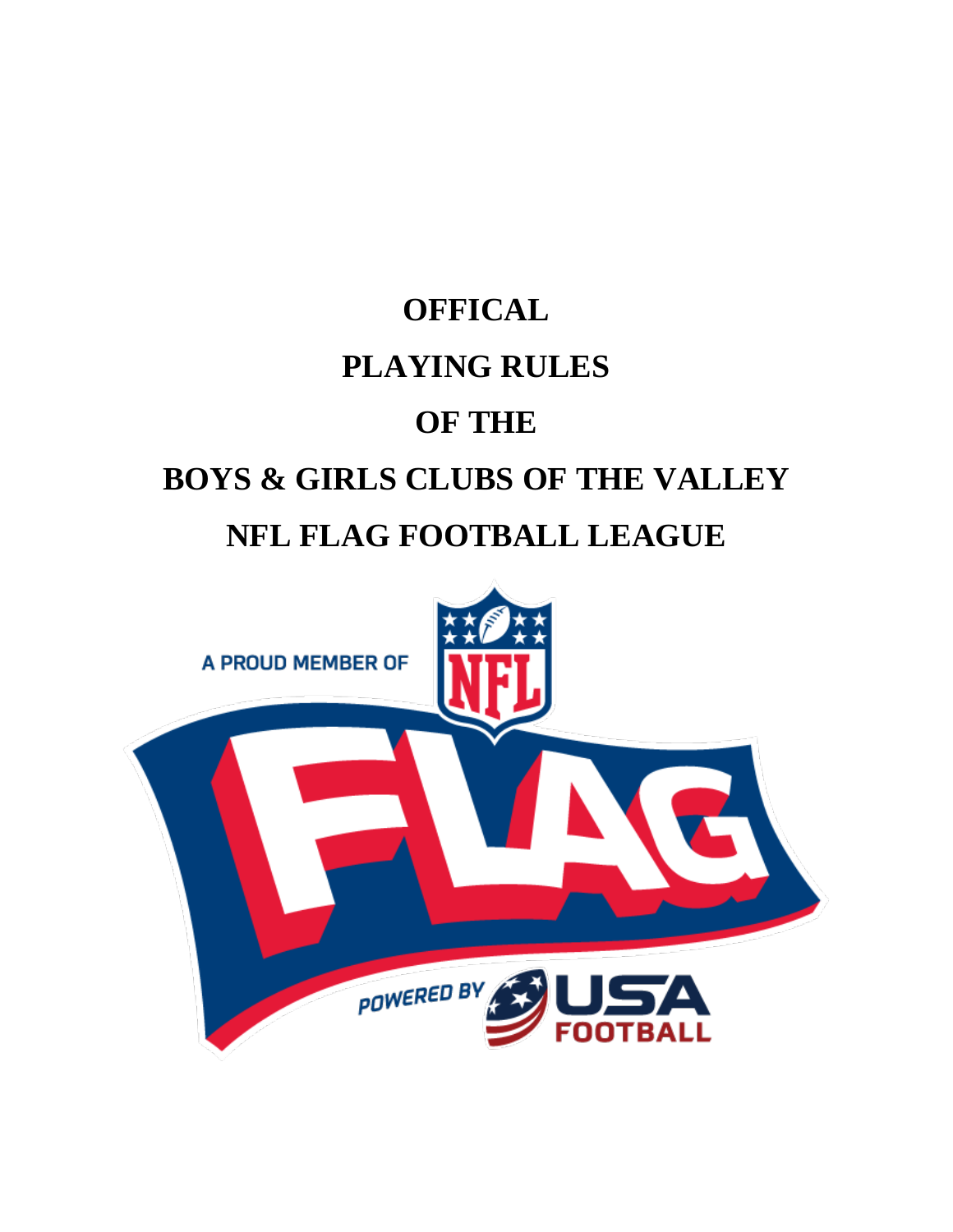### **PREFACE**

This edition of the Official Playing Rules of the Boys & Girls Club of the Valley League NFL Flag Football League contains all content rules governing the playing of flag football that are in effect for the 2021 NFL Flag Football season.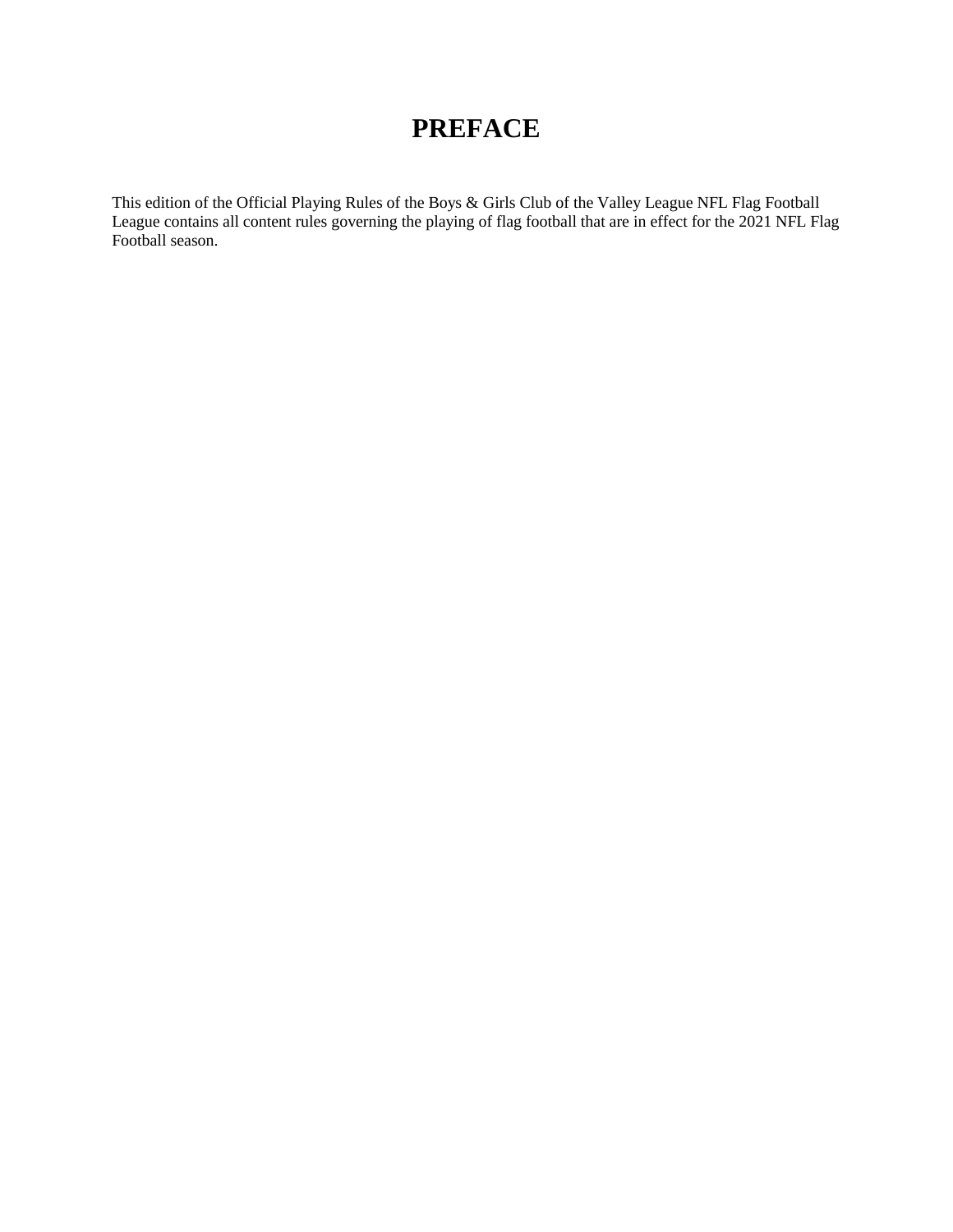# **Table of Contents**

- 1. Plan of the Playing Field
- 2. Equipment
- 3. Terminology
- 4. Game
- 5. Rosters
- 6. Live Ball, Dead Ball
- 7. Formations
- 8. Passing, Running and Receiving
- 9. Flag pulling and Rushing the passer
- 10. Scoring
- 11. Timing and Overtime
- 12. Coaches
- 13. Penalties
- 14. Unsportsmanlike Conduct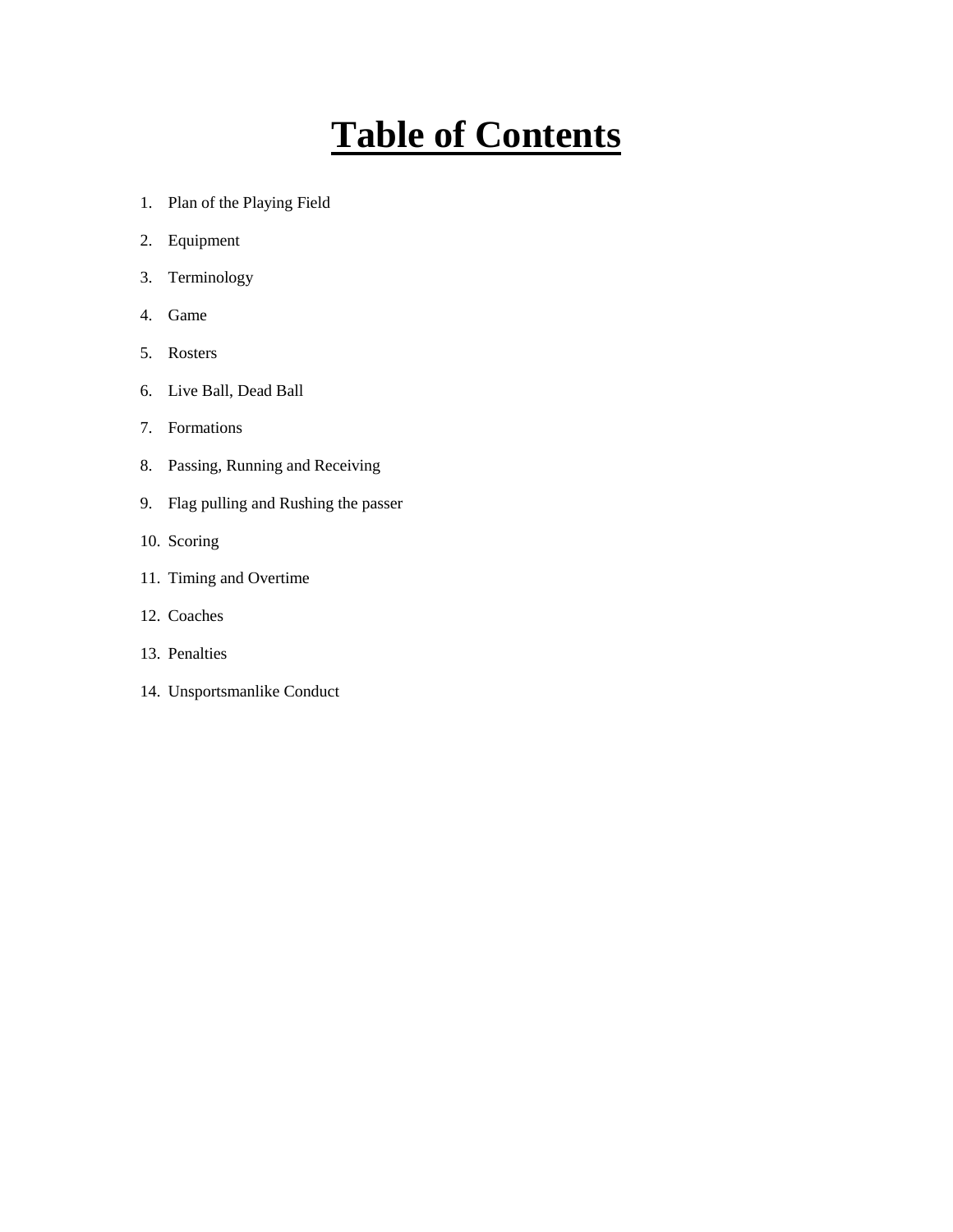# **Plan of the Playing Field**

**1.** The field dimensions are 30 yards by 70 yards with two 10-yard end zones, and a midfield line-to-gain. No-Run Zones precede each line-to-gain by 5 yards. However, field size may vary based on field availability for each league.

**2.** No-Run Zones are in place to prevent teams from conducting power run plays. While in the No-Run Zones (a 5 yard imaginary zone before midfield and before the end zone), teams cannot run the ball in any fashion. All plays must be pass plays, even with a handoff.

**3.** Stepping on the boundary line is considered out of bounds.

**4.** Each offensive squad approaches only TWO No-Run Zones in each drive (one zone 5 yards from midfield to gain the first down, and one zone 5 yards from the goal line to score a TD).

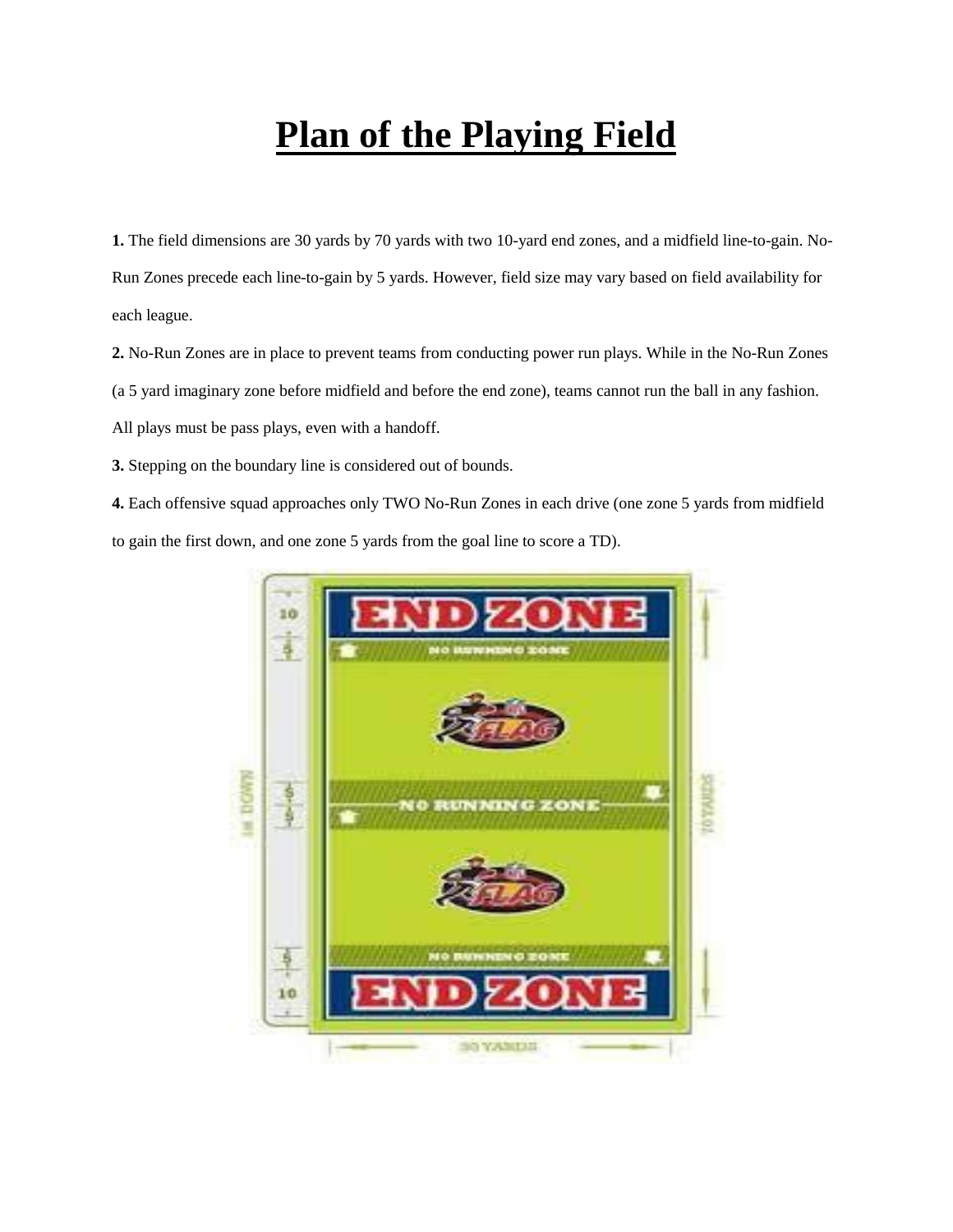## **Equipment**

1. The league provides each player with a mouth guard, flag belt and NFL FLAG powered by USA Football

NFL jersey. Teams will use the football provided by their league director, coordinator, referee or coach.

2. Players must wear shoes. Football cleats are encouraged; however, cleats with exposed metal are **NOT** allowed and must be removed.

3. Players may tape their forearms, hands and fingers. Players may wear gloves, elbow pads, and kneepads. Braces with exposed metals are **NOT** allowed.

4. Players must remove all watches, earrings and any other jewelry that the officials deem hazardous. **NO** 

### **Jewelry**.

5. Official NFL FLAG powered by USA Football NFL jerseys must be worn during play.

6. Players' jerseys must be tucked into the shorts/pants if they hang below the belt line.

7. Pants or shorts with belt loops or pockets must be taped or changed (preference is to have shorts or pants without pockets or belt loops.)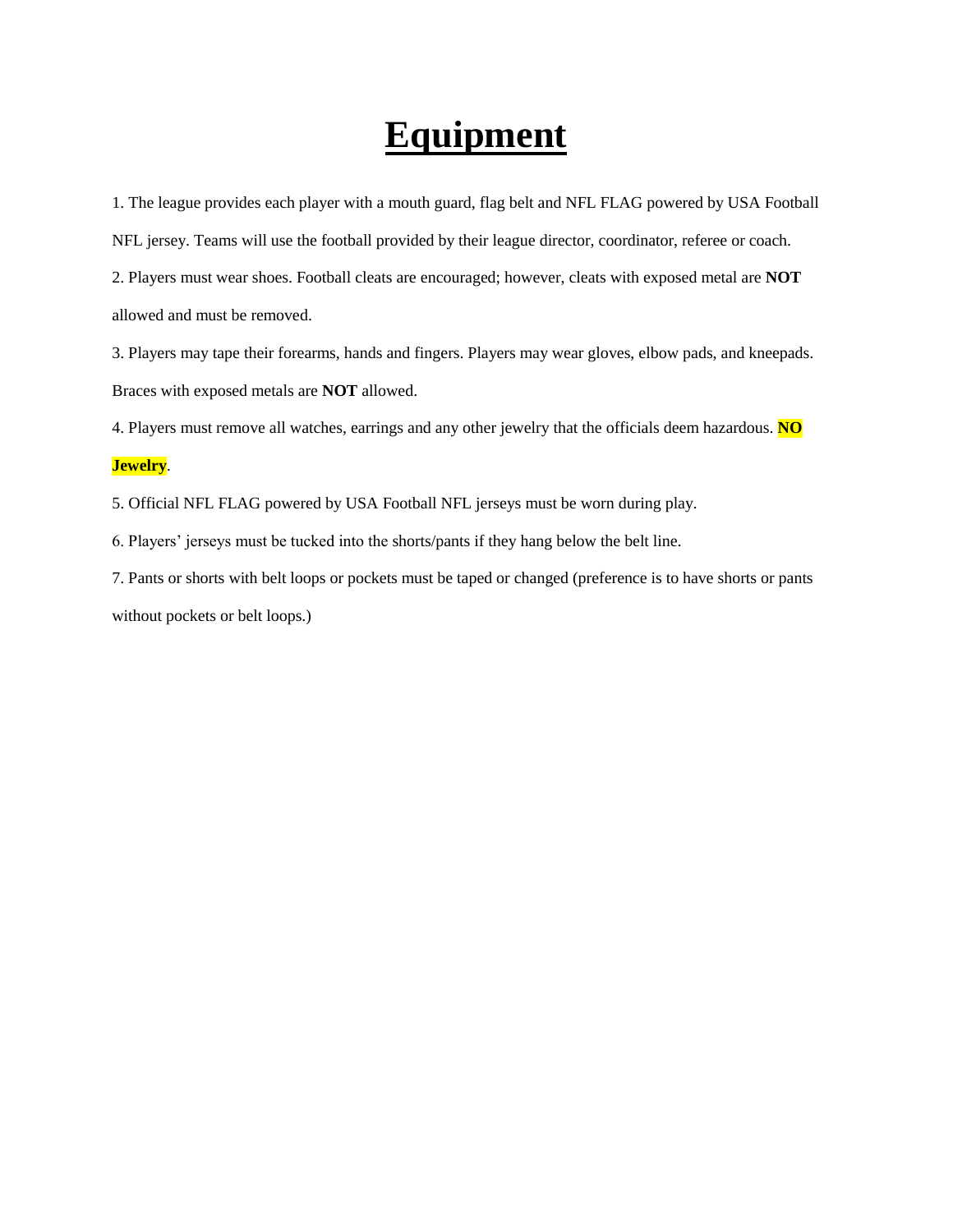# **Terminology**

**Boundary Lines**- the outer perimeter lines around the field. They include the sidelines, and back of the end zone lines.

**Line Of Scrimmage**- (LOS) an imaginary line running through the point of the football and across the width of the field.

**Line-To-Gain**- the line the offense must pass to get a first down or score.

**Rush Line**- an imaginary line running across the width of the field 7 yards (into the defensive side) from the line of scrimmage.

**Offense**- the squad with possession of the ball.

**Defense**- the squad opposing the offense to prevent them from advancing the ball.

**Passer**- the offensive player that throws the ball and may or may not be the quarterback.

**Rusher**- the defensive player assigned to rush the quarterback to prevent him/her from passing the ball by pulling his/her flags or by blocking the pass.

**Downs (1-2-3)**- the offensive squad has three attempts or "downs" to advance the ball. They must cross the line to gain to get another set of downs or to score.

Live Ball- refers to the period of time that the play is in action. Generally used in regard to penalties, live ball penalties are considered part of the play and must be enforced before the down is considered complete.

**Dead Ball**- refers to the period of time immediately before or after a play.

**Whistle**- sound made by an official using a whistle that signifies the end of the play or a stop in the action for a timeout, half time, or the end of the game.

**Inadvertent Whistle**- official's whistle that is performed in error.

**Charging**- the movement of the ball carrier directly at a defensive player who has established position on the field. This includes lowering the head, making contact with the defender with a shoulder, forearm, or the chest. **Flag Guarding**- an act by the ball carrier to prevent a defender from pulling the ball carrier's flags by stiff

arm, lowering elbow or head, or by blocking access to the runner's flags with a hand or arm.

**Shovel Pass**- a legal pass attempted beyond the line of scrimmage by throwing the ball underhand or pushing it towards a receiver in a shot put type manner.

**Lateral**- a backwards or sideways toss of the ball by the ball carrier.

**Unsportsmanlike Conduct**- a rude, confrontational, or offensive behavior or language.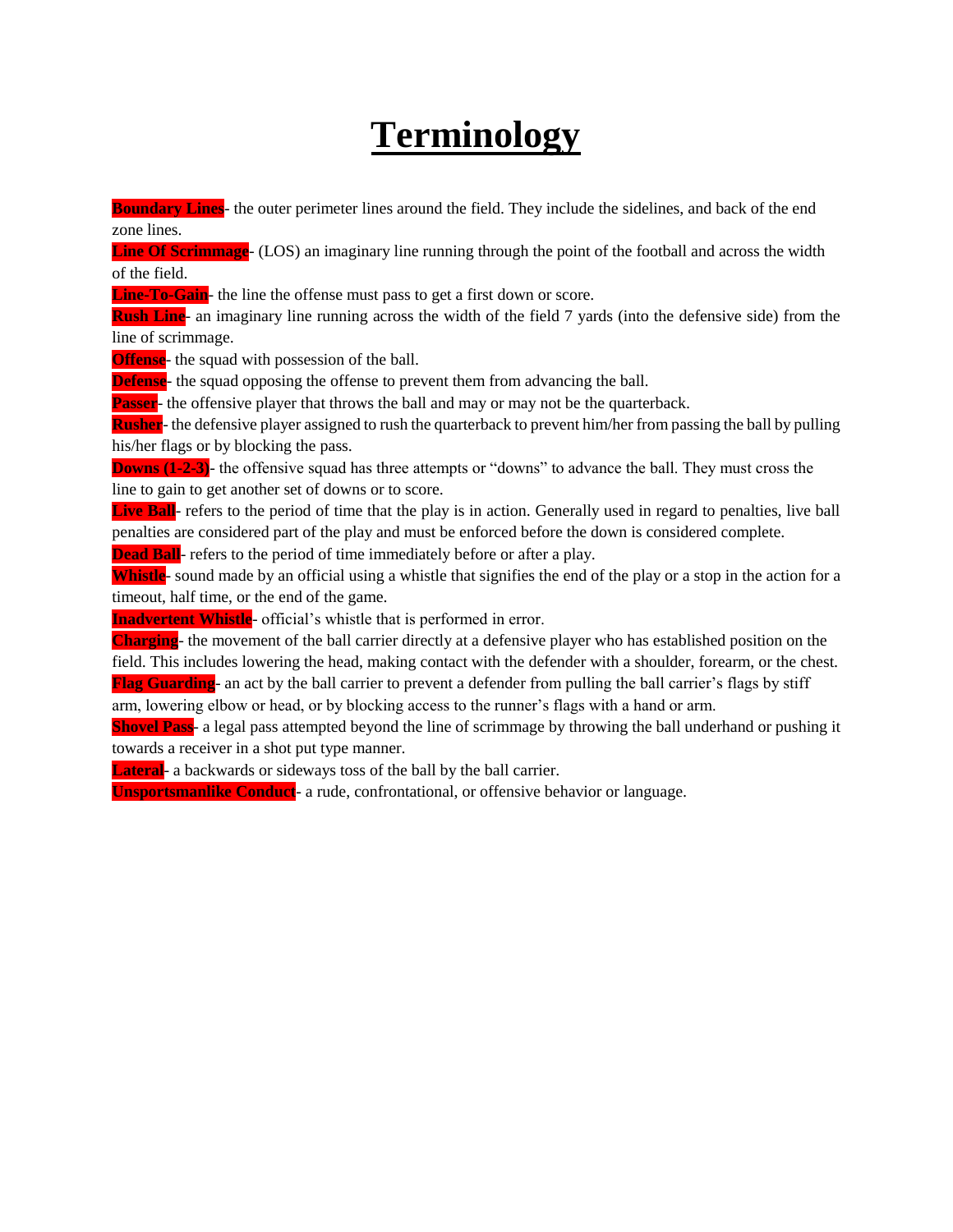## **Game**

**1.** At the start of each game, two captains from both teams shall meet at midfield for the coin toss to determine who shall start with the ball. The visiting team shall call the toss. (Each week, teams will select two different captains.)

**2.** The winner of the coin toss has the choice of offense or defense. The loser of the coin toss has the choice of direction. Teams may **NOT** choose to defer to the second half.

**3.** The offensive team takes possession of the ball at its 5-yard line and has three (3) plays to cross midfield. Once a team crosses midfield, they have three (3) plays to score a touchdown.

**4.** If the offense fails to score, the ball changes possession and the new offensive team starts its drive on its own 5-yard line.

**5.** If the offensive team fails to cross midfield, possession of the ball changes and the opposition starts its drive from its own 5 yard line.

**6.** All possession changes, **except interceptions**, start on the offense's 5-yard line.

**7.** Teams change sides after the first half. Possession changes to the team that started the game on defense.

### **Rosters**

**1.** Home teams wear dark color jerseys; visiting teams wear light color jerseys.

**2.** Teams must consist of at least five players, with a maximum of ten players.

**3.** Teams must start a game with a minimum of five players. In the event of an injury, a team with insufficient substitute players may play with four players on the field, but no fewer than four.

**4.** Home teams are responsible for providing parents to help with game clock and field clean-up or take down.

**5.** Visiting teams are responsible for providing parents to help with down and ball spotting (chain-gang).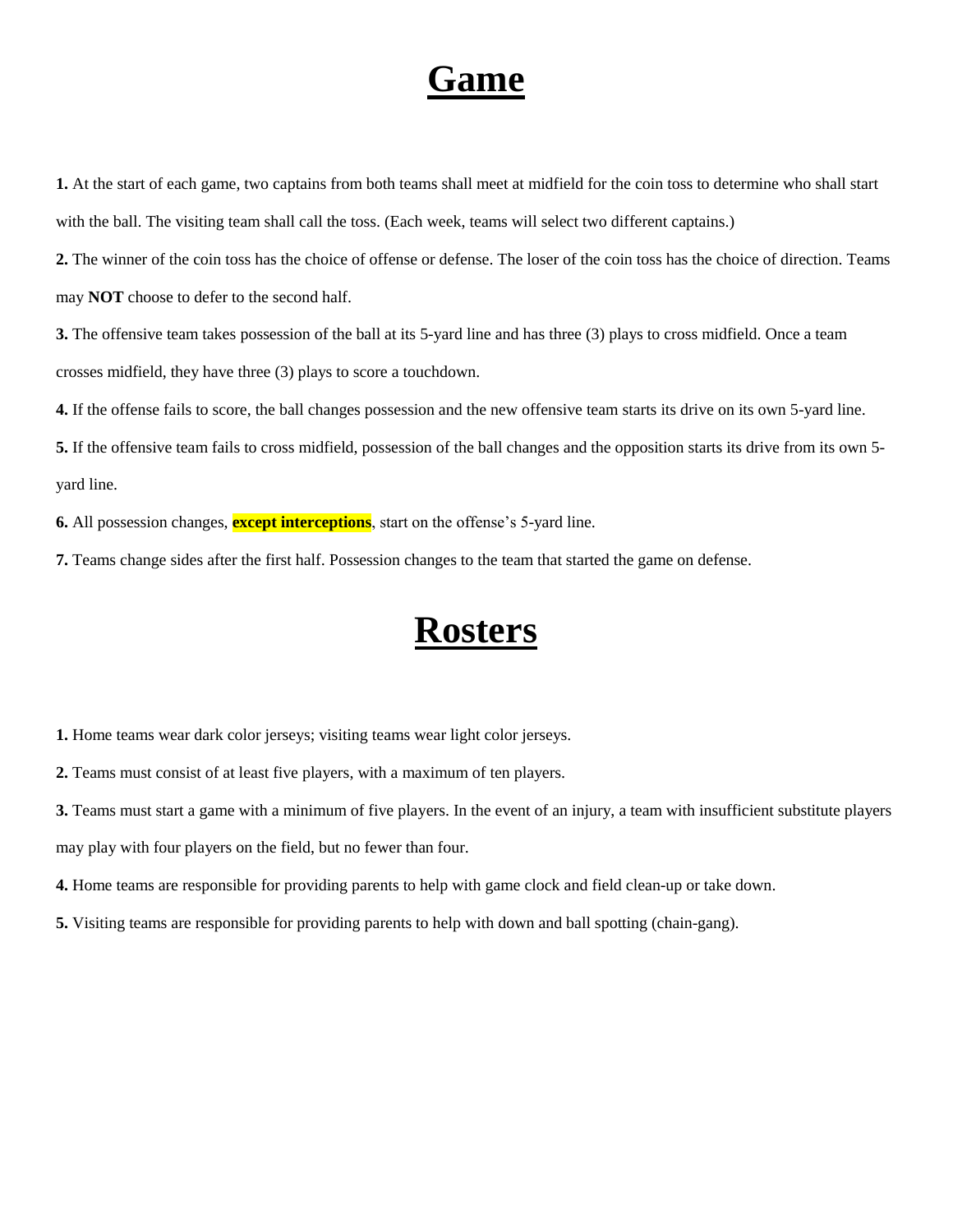# **Live Ball, Dead Ball**

**1.** The ball is live at the snap of the ball and remains live until the official whistles the ball dead.

**2.** The official will indicate the neutral zone and line of scrimmage. It is an **automatic dead ball foul** if any player on defense or offense enters the neutral zone. In regard to the neutral zone, the official may give both teams a "courtesy" neutral zone notification to allow their players to move back behind the line of scrimmage.

**3.** A player who gains possession in the air is considered in bounds as long as one foot comes down in the field of play.

**4.** The defense may not mimic the offensive team signals, by trying to confuse the offensive players, while the quarterback is calling out signals to start the play. This will result in an unsportsmanlike penalty.

**5.** Substitutions may be made on any dead ball.

- **6.** Any official can whistle the play dead.
- **7.** Play is ruled "**dead**" when:
	- **a.** The ball hits the ground.
	- **b.** The ball carrier's flag is pulled.
	- **c.** The ball carrier steps out of bounds.
	- **d.** A touchdown, PAT or safety is scored.
	- **e.** The ball carrier's knee or arm hits the ground.
	- **f.** The ball carrier's flag falls out.
	- **g.** The receiver catches the ball while in possession of one or no flag(s).
	- **h.** The 7 second pass clock expires.
	- **i.** Inadvertent whistle.

**NOTE**: There are **NO** fumbles. The ball is spotted where the ball carrier's feet were at the time of the fumble.

**8.** In the case of an inadvertent whistle, the offense has two options:

- **a.** Take the ball where it was when the whistle blew and the down is consumed.
- **b.** Replay the down from the original line of scrimmage.

**9.** A team is allowed to use a time out to question an official's rule interpretation. If the official's ruling is correct, the team will be charged a time out. If the rule is interpreted incorrectly, the time out will not be charged and the proper ruling will be enforced. Officials should all agree upon any controversial call in order to give each team the full benefit of each call.

## **Formations**

**1.** Offense must have a minimum of one player on the line of scrimmage (the center) and up to four players on the line of

scrimmage. The quarterback must be off the line of scrimmage.

**a.** One player at a time may go in motion 1-yard behind and parallel to the line of scrimmage.

**b.** NO motion is allowed towards the line of scrimmage.

**2.** Offensive players must come to a complete stop for 1 sec. before the ball is snapped unless he/she is the only player in motion.

- **3.** Movement by a player who is set or a player who runs toward the line of scrimmage while in motion is considered a false start.
- **4.** The center must snap the ball with a rapid and continuous motion between his/her legs to a player in the backfield, and the ball must

completely leave his/her hands.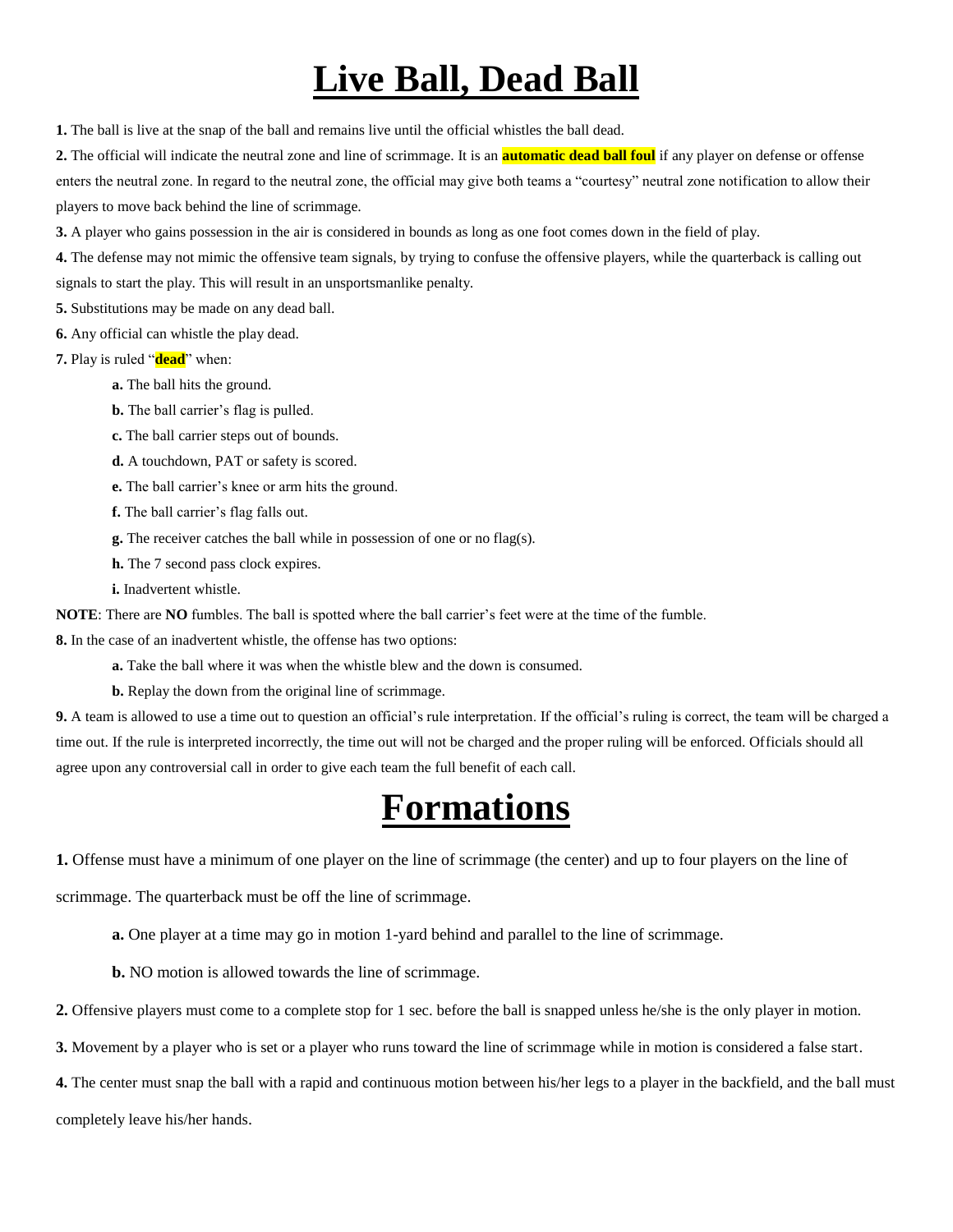# **Passing, Running &Receiving**

### **Passing:**

**1.** All passes must be from behind the line of scrimmage, thrown forward and received beyond the line scrimmage. NO forward passes once beyond the line of scrimmage.

**2.** Shovel passes are allowed, but must be received beyond the line of scrimmage.

**3.** The quarterback has a (7) seven-second "pass clock." If a pass is not thrown within the seven seconds, play is dead, the down is consumed and the ball is returned to the line of scrimmage. Once the ball is handed off, the 7-second rule no longer is in effect.

**a.** If the QB is standing in the end zone at the end of the 7-second clock, the ball is returned to the line of scrimmage (LOS).

#### **Running:**

**1.** The ball is spotted where the runner's feet are when the flag is pulled, not where the ball carrier has the ball. Forward progress will be measured by the player's front foot.

**2.** The quarterback cannot directly run with the ball. The quarterback does have the ability to scramble in the back field, but cannot advance the ball beyond the line of scrimmage. The quarterback is the offensive player that receives the snap.

**3.** Only direct handoffs or pitches/tosses behind the line of scrimmage are permitted. Handoffs, pitches or tosses may be in front, behind, or to the side of the offensive player, but must be behind the line of scrimmage. The offense may use multiple handoffs.

**i.e.** "Center Sneak" play – The ball must completely leave the center's hands on the snap and he/she must step backwards off the line of scrimmage in order to receive a direct handoff from the QB before advancing the ball.

**4.** Absolutely **NO** laterals or pitches of any kind beyond the line of scrimmage.

**5.** "**No-Run Zones**," located 5 yards before each end zone and 5 yards on either side of midfield are designed to avoid shortyardage power-running situations. Teams are not allowed to run in these zones if the subsequent line is LIVE. (Reminder: Each offensive squad approaches only TWO No-Run Zones in each drive – one 5 yards from midfield to gain the first down, and one 5 yards from the goal line to score a TD).

**6.** The player who takes the handoff can throw the ball from behind the line of scrimmage.

**7.** Once the ball has been handed off in front, behind or to the side of the quarterback, all defensive players are eligible to rush. **8.** Runners may not leave their feet to advance the ball. Diving, leaping, or jumping to avoid a flag pull is considered flag guarding.

**9.** Spinning is allowed, but players may not leave their feet to avoid a flag pull. Jumping in the air in a forward motion to advance the ball, while attempting to avoid a flag pull, is not allowed. Lateral moves to the left or right are permitted.

**10.** Runners may leave their feet if there is a clear indication that he/she has done so to avoid collision with another player without a flag guarding penalty enforced.

**11.** No blocking or "screening" is allowed at any time.

**12.** Offensive players must stop their motion once the ball has crossed the line of scrimmage. No running with the ball carrier.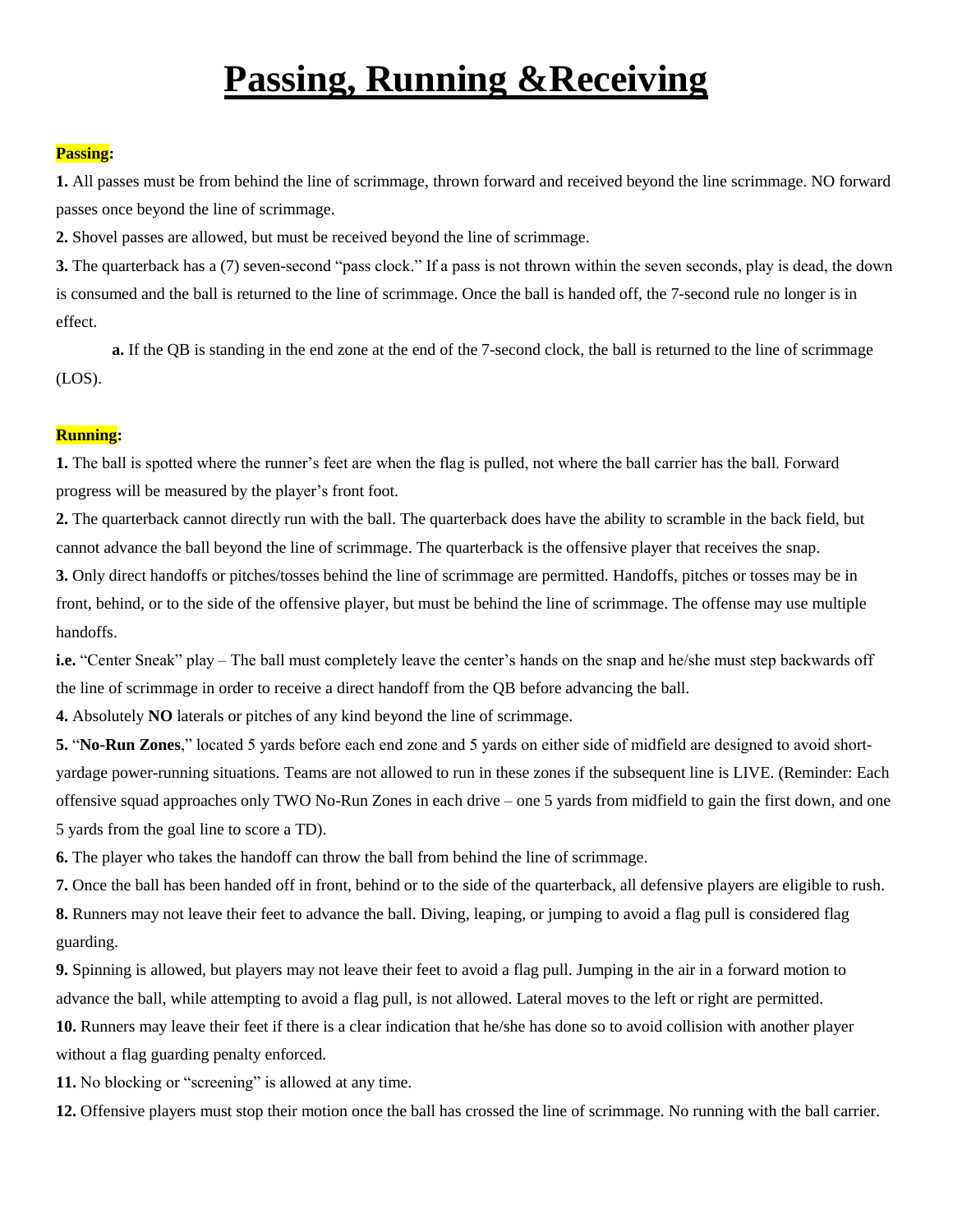**13.** Flag Obstruction – All jerseys **MUST** be tucked in before play begins. The flags must be on the player's hips and free from obstruction. Deliberately obstructed flags will be considered flag guarding.

### **Receiving:**

**1.** All players are eligible to receive passes (including the quarterback, if the ball has been handed off behind the line of scrimmage).

**2.** Only one player is allowed in motion at a time. All motion must be parallel to the line of scrimmage and no motion is permitted towards the line of scrimmage.

**3.** A player must have at least one foot inbounds when making a reception.

**4.** In the case of simultaneous possession by both an offensive and defensive player, possession is awarded to the offense.

**5.** Interceptions change the possession of the ball at the point of interception. Interceptions are the only changes of possession that do not start on the 5-yard line.

**6.** Interceptions are returnable but not on conversions after touchdowns.

## **Flag Pulling & Rushing the Passer**

### **Flag Pulling:**

**1.** A legal flag pull takes place when the ball carrier is in full possession of the ball.

**2.** Defenders can dive to pull flags, but cannot tackle, hold or run through the ball carrier when pulling flags.

**3.** It is illegal to attempt to strip or pull the ball from the ball carrier's possession at any time.

**4.** If a player's flag inadvertently falls off during the play, the player is down immediately upon possession of the ball and the play ends.

**5.** A defensive player may not intentionally pull the flags off of a player who is not in possession of the ball.

**6.** Flag guarding is an attempt by the ball carrier to obstruct the defender's access to the flags by stiff arming, dropping the head, hand, arm or shoulder, or intentionally covering the flags with the football jersey.

### **Rushing the Passer:**

**1.** All players who rush the passer must be a minimum of seven yards from the line of scrimmage when the ball is snapped. Any number of players can rush the quarterback. Players not rushing the quarterback may defend on the line of scrimmage.

**2.** Once the ball is handed off, the seven-yard rule no longer is in effect and all defenders may go behind the line of scrimmage.

**3.** A special marker, or the referee, will designate a Rush Line seven yards from the line of scrimmage. Defensive players should verify they are in the correct position with the official on every play.

**a.** A legal rush is:

**I.** Any rush from a point 7 yards from the defensive line of scrimmage.

**II.** A rush from anywhere on the field AFTER the ball has been handed off by the quarterback.

**III.** If a rusher leaves the rush line early (breaks the 7 yard area), they may return to the rush line, reset and then legally rush the quarterback.

**IV.** If a rusher leaves the rush line early and the ball is handed off before they cross the line of scrimmage, they may legally rush the runner with ball.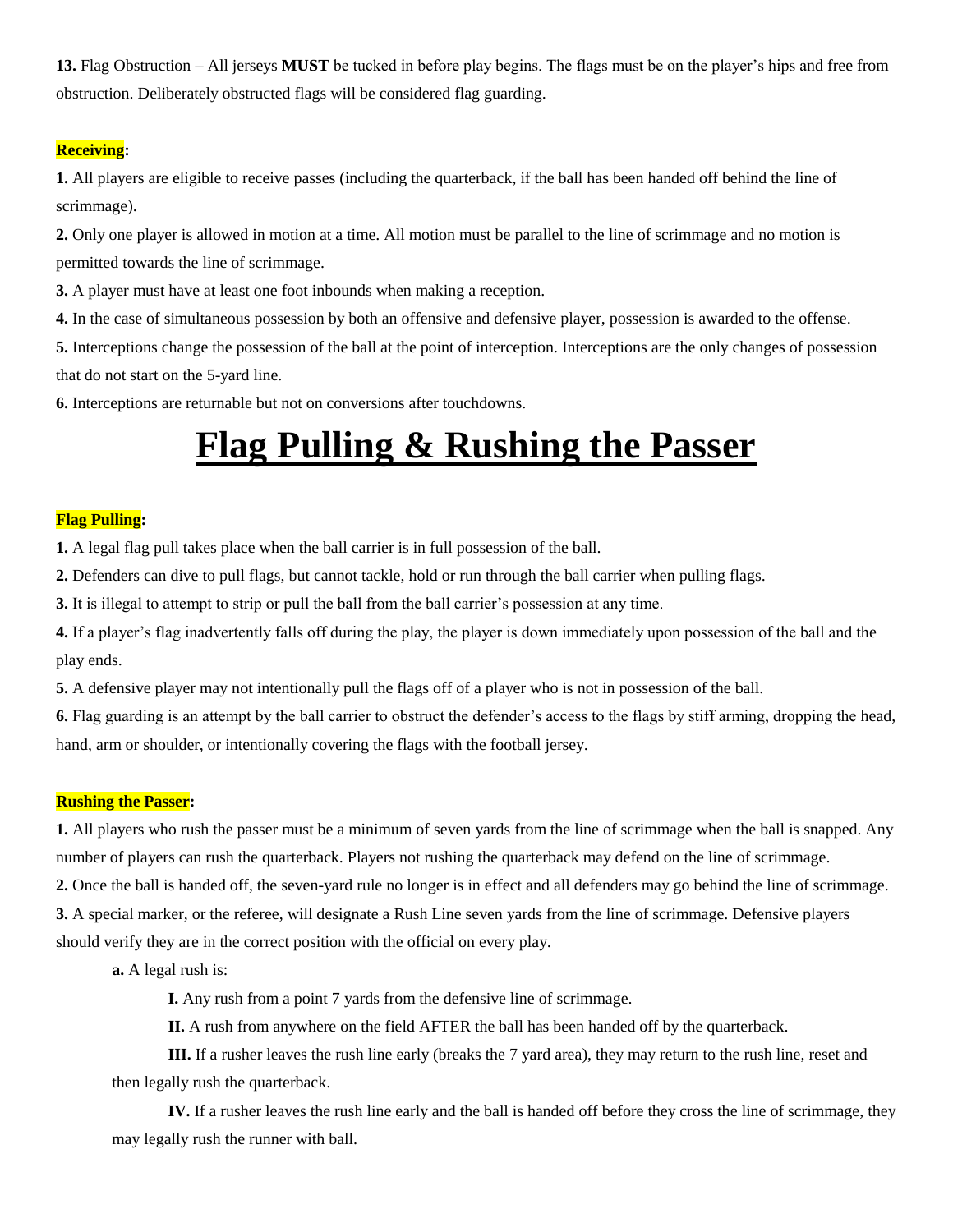**b.** A penalty may be called if:

**I.** The rusher leaves the rush line before the snap crosses the line of scrimmage before a handoff or pass – Illegal Rush (5 yards LOS and first down).

**II.** Any defensive player crosses the line of scrimmage before the ball is snapped – Offside (5 yards LOS and first down).

**III.** Any defensive player, not lined up at the rush line crosses the line of scrimmage before the ball is passed or handed off – Illegal Rush (5 yards LOS and first down).

**c.** Special circumstances:

**I.** Teams are not required to rush the quarterback, seven second clock in effect.

**II.** Teams are not required to identify their rusher before they play, however, if they do send a rusher, the rusher must verify with the official that they are in the correct position.

**III.** If rusher leaves the 7-yard line before the snap, he/she may immediately drop back to act as defender with no offside penalty enforced.

**4.** Players rushing the quarterback may attempt to block a pass; however, NO contact can be made with the quarterback in any way. Blocking the pass or attempting to block the pass and then making contact with the passer will result in a roughing the passer penalty.

**5.** The offense cannot impede the rusher in any way. The rusher has the right to a clear path to the quarterback, regardless of where they line up prior to the snap. If the "path or line" is occupied by a moving offensive player, then it is the offense's responsibility to avoid the rusher. Any disruption to the rusher's path and/or contact will result in an impeding the rusher penalty. If the offensive player does not move after the snap, then it is the rusher's responsibility to go around the offensive player and to avoid contact.

**6.** A sack occurs if the quarterback's flags are pulled behind the line of scrimmage. The ball is placed where the quarterback's feet are when flag is pulled.

**a.** A Safety is awarded if the sack takes place in the offensive team's end zone.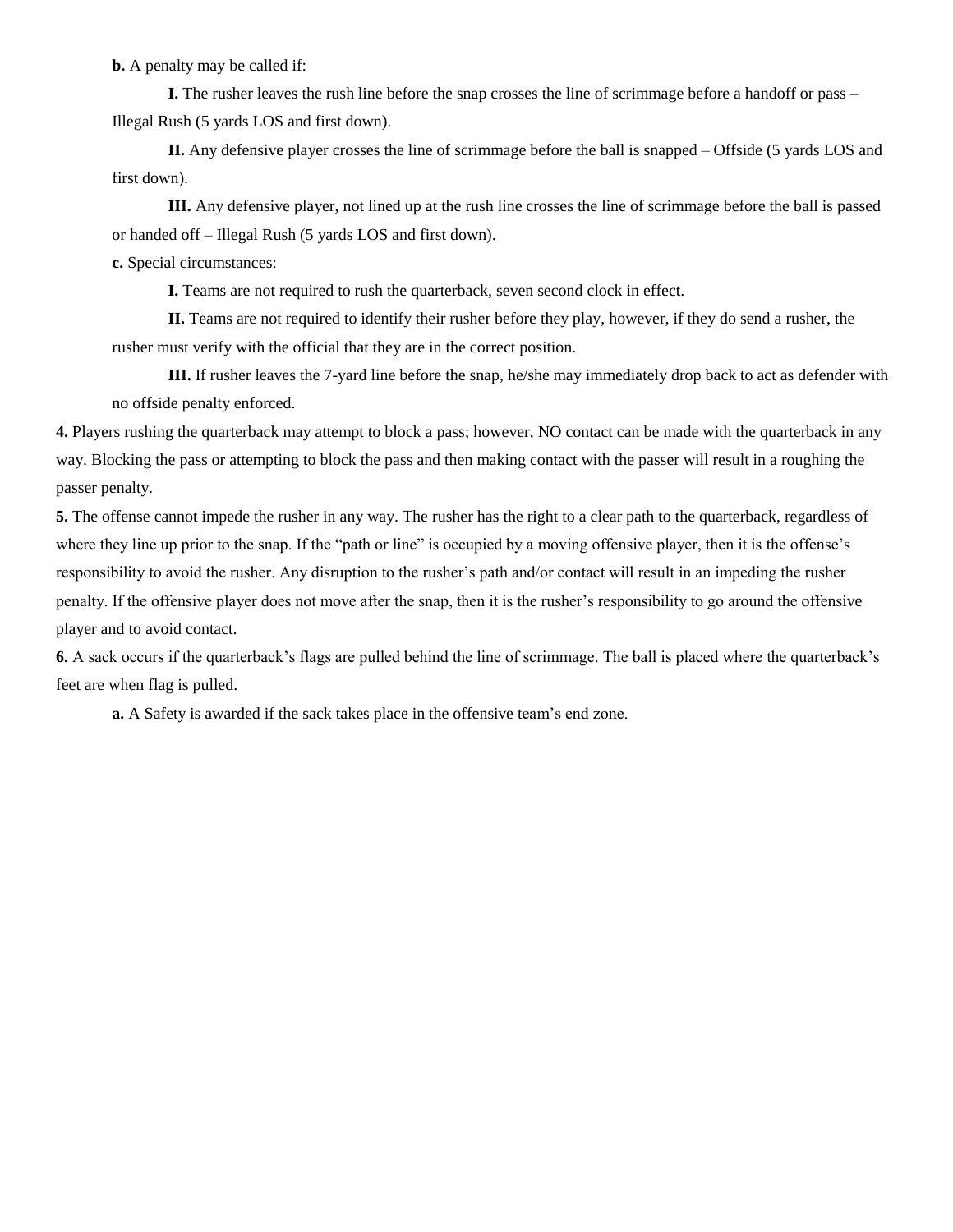# **Scoring**

#### **1.Touchdown:** 6 points

**2.PAT (Point After Touchdown)** 1 point (5-yard line) or 2 points (12-yard line) Note: 1 point PAT is pass only, 2 point PAT can be run or pass.

**a.** A team that scores a touchdown must declare whether it wishes to attempt a 1-pt. conversion (from the 5-yard line) or a 2-pt. conversion (from the 12-yard line). Any change, once a decision is made to try for the extra point, requires a charged time out. Decision cannot be changed after a penalty. Interceptions on conversions cannot be returned.

#### **3.Safety:** 2 points

**a.** A Safety occurs when the ball carrier is declared down in his/her own end zone. They can be called down when their flags are pulled by a defensive player, their flag falls out, they step out of bounds or they hit the ground with their knee or arm. A Safety also occurs when there is an offensive penalty in the end zone.

**4.Mercy Rule:** After one team is winning by twenty eight points or more, the losing team gets one offensive series to continue regulation play. If they do not score, the game goes into scrimmage mode playing up to the fifteen minute mark in the second half if time allows. After the fifteen minute mark, the game is over.

**5.Scrimmage Mode:** The losing team gets the ball for up to three possessions. Each possession lasts until the team scores or fails to achieve the Line-To-Gain. Points do not count in final score. After three possessions the game is over.

## **Timing & Overtime**

**1.** Games are played on a 40 minute continuous clock with two twenty minute halves. The clock stops only for timeouts or an injury.

**2.** Halftime is one minute long.

**3.** Each time the ball is spotted, a team has 30 seconds to snap the ball. Teams will receive one warning before a delay-of-game penalty is enforced.

**4.** Each team has two 60-second timeouts per half.

**5.** Officials can stop the clock at their discretion.

**6.** In the event of an injury the clock will stop and then restart when the injured player is removed from the field of play.

**7.** The event of overtime. The (OT) Period will be used to determine a winner. OT format is as follows:

**a.** Each team is allowed a minimum of one possession.

**I.** First possession choice goes to the winner of regulation coin toss.

**II.** Each team gets a minimum of one possession.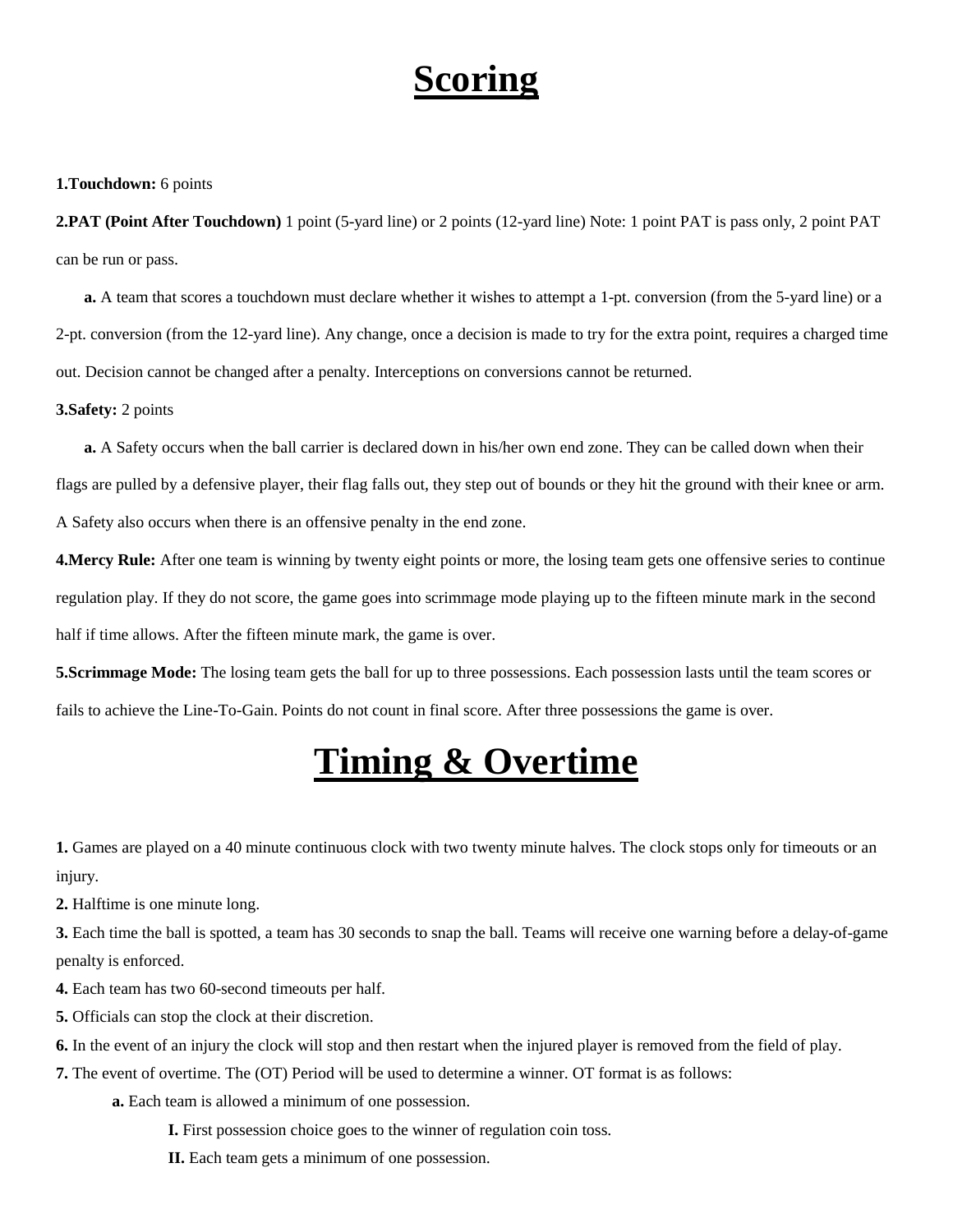**b.** All regulation period rules and penalties are in effect.

**c.** Change of Possession:

**I.** Change of possession takes place when Team A's forward progress is halted on downs or scores a touchdown.

**II.** Team B takes possession on the same 5 yard line as Team A and advances in the same direction. Team B begins on the 5 yard line regardless of whether or not Team A's possession ended in an interception.

**III.** In the case of an interception, the ball can be returned for a touchdown or will be marked at the line of scrimmage.

**d.** There are no time-outs.

**e.** Team with the most points scored wins:

**I.** Scoring – Same as regulation. The team with the most points wins.

**II.** If Team B intercepts the ball on first possession play or returns it for a touchdown, Team B wins.

**III.** If both teams fail to score, the end result will be a tie.

**8. 7.** If the score is tied at the end of OT, the game should be determined a tie.

### **Coaches**

**1.** Coaches are typically volunteer parents or family members helping the players learn and enjoy the game. Parents are encouraged to support the coach at all time.

**2.** Coaches are allowed on the field to direct players according to need and division. Coaches must move to the sidelines before the snap of the ball.

**3.** Coaches are expected to adhere to NAYS and NFL FLAG powered by USA Football philosophies, coaching guidelines and codes of conduct.

### **Penalties**

### **I. General**

**1.** The referee will call all penalties.

**2.** Referees determine incidental contact that may result from normal run of play.

**3.** All penalties will be assessed from the line of scrimmage, except as noted. **(Spot fouls)**

**4.** Only the team captain or head coach may ask the referee questions about rule clarification and interpretations. Players may

not question judgment calls.

**5.** Games may not end on a defensive penalty, unless the offense declines it.

**6.** Penalties are assessed live ball then dead ball. Live ball penalties must be assessed before play is considered complete.